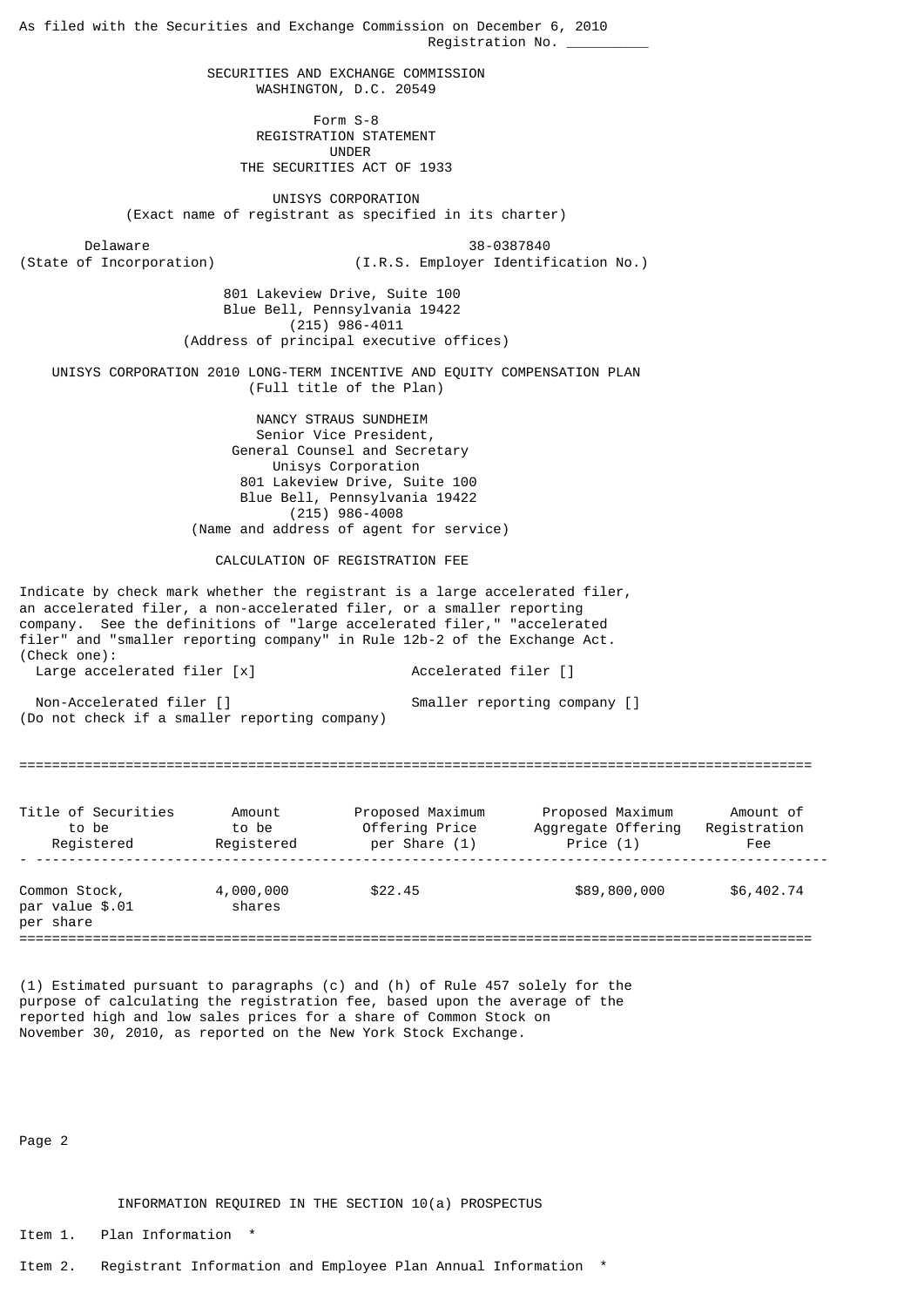Information required by Part I to be contained in the Section  $10(a)$ prospectus is omitted from this Registration Statement in accordance with Rule 428 under the Securities Act of 1933 and the Note to Part I of Form S-8.

## PART TT

## INFORMATION REQUIRED IN THE REGISTRATION STATEMENT

# ITEM 3. INCORPORATION OF DOCUMENTS BY REFERENCE

 The following documents have been filed with the Securities and Exchange Commission and are incorporated by reference in this Registration Statement:

 (a) The Company's latest annual report filed pursuant to Section 13(a) or 15(d) of the Securities Exchange Act of 1934 (the "Exchange Act");

 (b) All other reports filed pursuant to Section 13(a) or 15(d) of the Exchange Act since the end of the fiscal year covered by the annual report referred to in (a) above;

 (c) The description of the Common Stock of the Company contained in a registration statement filed under the Exchange Act, including any amendment or report filed for the purpose of updating such description.

 All reports and other documents subsequently filed by the Company pursuant to Sections  $13(a)$ ,  $13(c)$ ,  $14$  and  $15(d)$  of the Exchange Act, prior to the filing of a post-effective amendment that indicates that all securities offered hereby have been sold or that deregisters all securities then remaining unsold, shall be deemed to be incorporated by reference herein and to be part hereof from the date of filing of such documents.

ITEM 4. DESCRIPTION OF SECURITIES

Not Applicable

ITEM 5. INTERESTS OF NAMED EXPERTS AND COUNSEL

Not applicable

ITEM 6. INDEMNIFICATION OF DIRECTORS AND OFFICERS

 Section 145 of the Delaware General Corporation Law (the "DGCL") provides for, among other things:

 (a) permissive indemnification for expenses, judgments, fines and amounts paid in settlement actually and reasonably incurred by designated persons, including directors and officers of a corporation, in the event such persons are parties to litigation other than stockholder derivative actions if certain conditions are met;

 (b) permissive indemnification for expenses actually and reasonably incurred by designated persons, including directors and officers of a corporation, in the event such persons are parties to stockholder derivative actions if certain conditions are met;

 (c) mandatory indemnification for expenses actually and reasonably incurred by designated persons, including directors and officers of a corporation, in the event such persons are successful on the merits or otherwise in litigation covered by (a) and (b) above; and

 (d) that the indemnification provided for by Section 145 shall not be deemed exclusive of any other rights which may be provided under any by-law, agreement, stockholder or disinterested director vote, or otherwise.

 The Company's Certificate of Incorporation provides that a director of the Company shall not be personally liable to the Company or its stockholders for monetary damages for breach of fiduciary duty as a director except for liability (a) for any breach of the director's duty of loyalty to the Company or its stockholders, (b) for acts or omissions not in good faith or which involve intentional misconduct or a knowing violation of law, (c) for paying a dividend or approving a stock repurchase in violation of Section 174 of the DGCL or (d) for any transaction from which the director derived an improper personal benefit.

 The Certificate of Incorporation also provides that each person who was or is made a party to, or is involved in, any action, suit or proceeding by reason of the fact that he or she is or was a director or officer of the Company (or was serving at the request of the Company as a director, officer, employee or agent for another entity) shall be indemnified and held harmless by the Company, to the fullest extent authorized by the DGCL, as in effect (or, to the extent indemnification is broadened, as it may be amended) against all expense,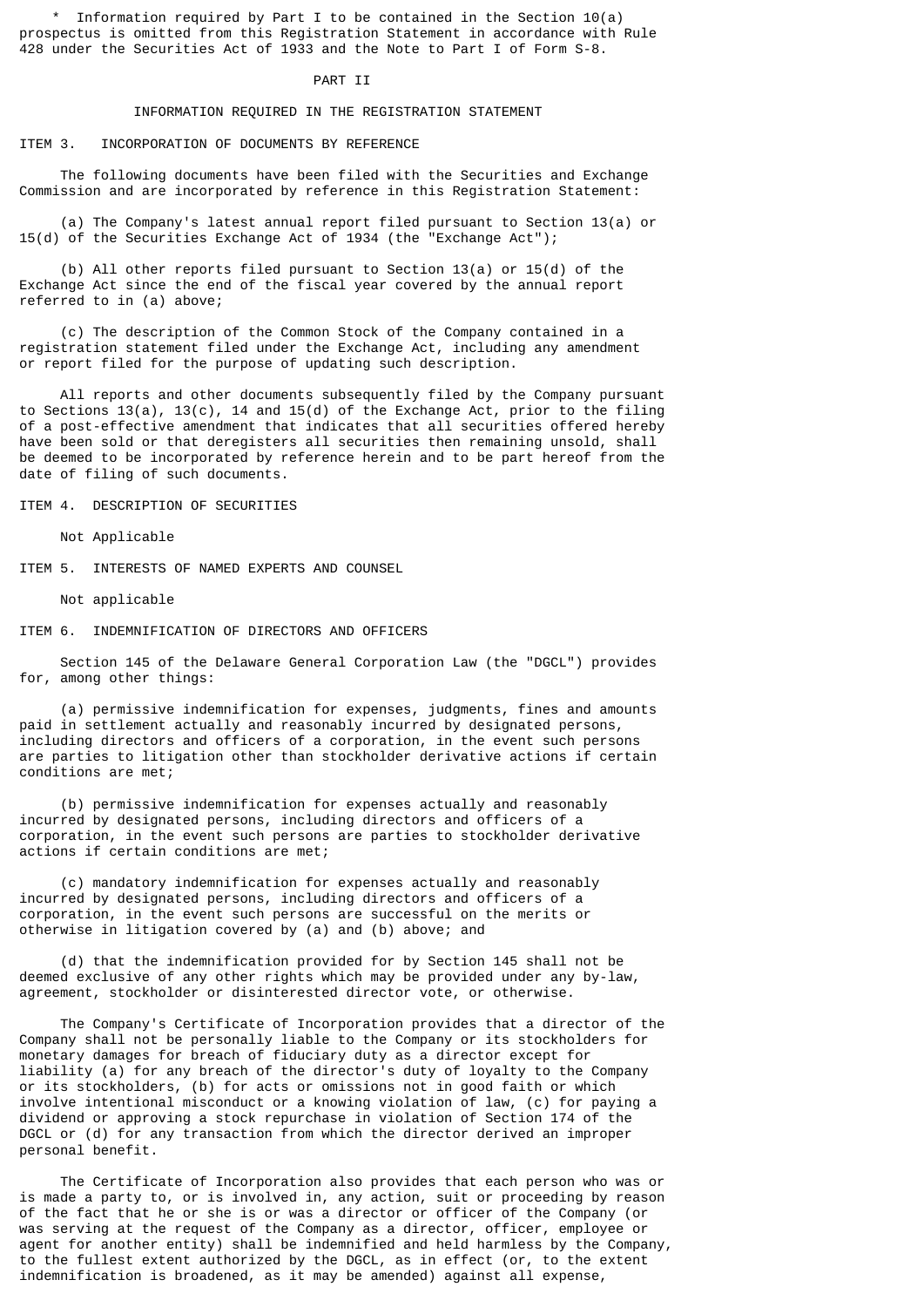liability or loss reasonably incurred by such person in connection therewith. The Certificate of Incorporation further provides that such rights to indemnification are contract rights and shall include the right to be paid by the Company the expenses incurred in defending the proceedings specified above, in advance of their final disposition, provided that, if the DGCL so requires, such payment shall only be made upon delivery to the Company by the indemnified party of an undertaking to repay all amounts so advanced if it shall ultimately be determined that the person receiving such payment is not entitled to be indemnified. Persons so indemnified may bring suit against the Company to recover unpaid amounts claimed thereunder, and if such suit is successful, the expense of bringing such suit shall be reimbursed by the Company. The Certificate of Incorporation provides that the right to indemnification and to the advance payment of expenses shall not be exclusive of any other right which any person may have or acquire under any statute, provision of the Company's Certificate of Incorporation or By-Laws, or otherwise. By resolution effective September 16, 1986, the Board of Directors extended the right to indemnification provided directors and officers by the Certificate of Incorporation to employees of the Company. The Certificate of Incorporation also provides that the Company may maintain insurance, at its expense, to protect itself and any of its directors, officers, employees or agents against any expense, liability or loss, whether or not the Company would have the power to indemnify such person against such expense, liability or loss under the DGCL.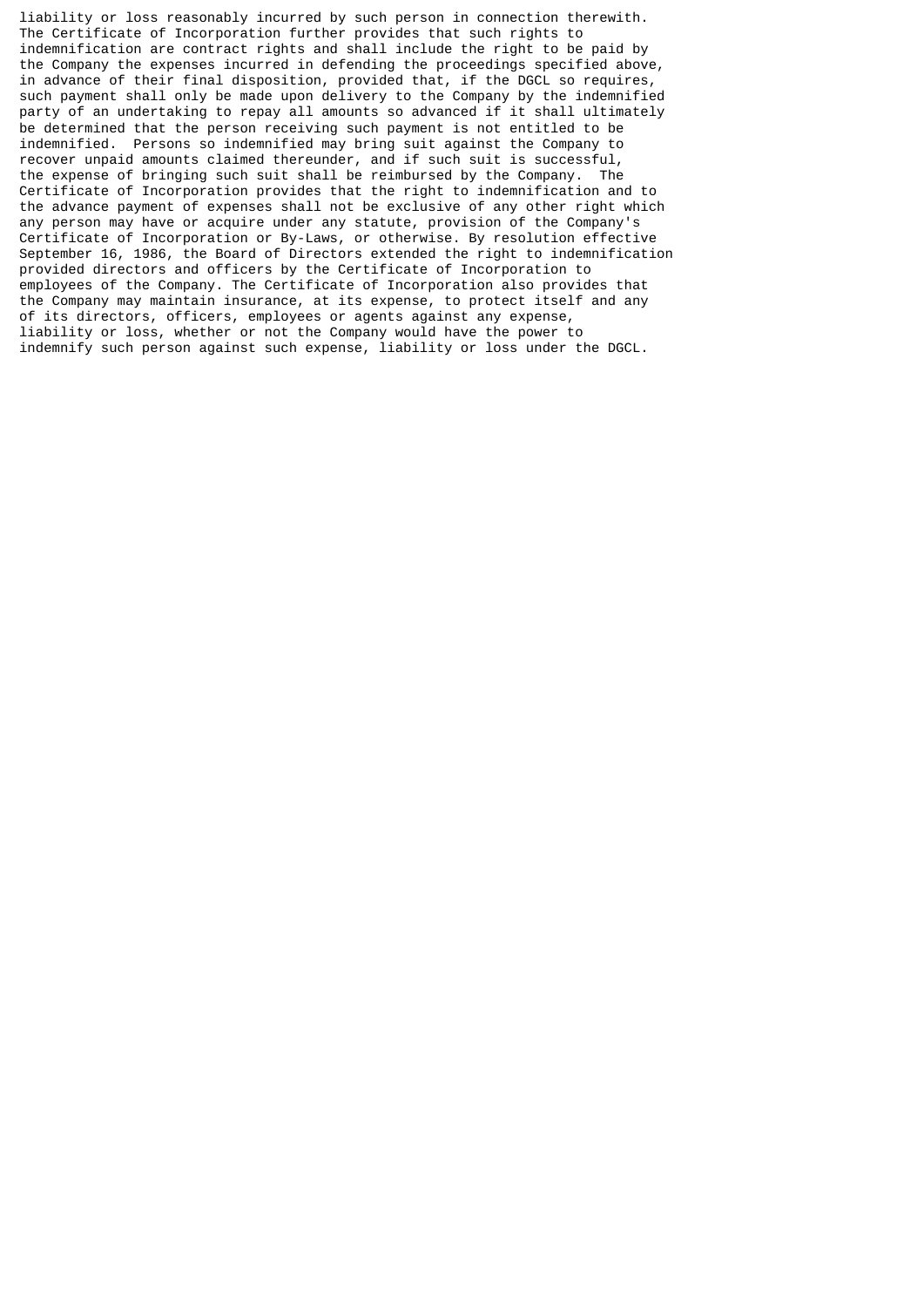On April 28, 1988, at the Company's 1988 Annual Meeting of Stockholders, the stockholders authorized the Company to enter into indemnification agreements ("Indemnification Agreements") with its directors, and such Indemnification Agreements have been executed with each of the directors of the Company. The Indemnification Agreements provide that the Company shall, except in certain situations specified below, indemnify a director against any expense, liability or loss (including attorneys' fees, judgments, fines, ERISA excise taxes or penalties and amounts paid in settlement) incurred by the director in connection with any actual or threatened action, suit or proceeding (including derivative suits) in which the director may be involved as a party or otherwise, by reason of the fact that the director is or was serving in one or more capacities as a director or officer of the Company or, at the request of the Company, as a director, officer, employee or agent of another corporation, partnership, joint venture, trust, employee benefit plan or other entity or enterprise.

 The Indemnification Agreements require indemnification except to the extent (a) payment for any liability is made under an insurance policy provided by the Company, (b) indemnification is provided by the Company under the Certificate of Incorporation or By-Laws, the DGCL or otherwise than pursuant to the Indemnification Agreement, (c) the liability is based upon or attributable to the director gaining any personal pecuniary profit to which such director is not legally entitled or is determined to result from the director's knowingly fraudulent, dishonest or willful misconduct, (d) the liability arises out of the violation of certain provisions of the Securities Exchange Act of 1934 or (e) indemnification has been determined not to be permitted by applicable law.

 The Indemnification Agreements further provide that, in the event of a Potential Change in Control (as defined therein), the Company shall cause to be maintained any then existing policies of directors' and officers' liability insurance for a period of six years from the date of a Change in Control (as defined therein) with coverage at least comparable to and in the same amounts as that provided by such policies in effect immediately prior to such Potential Change in Control. In the event of a Potential Change in Control, the Indemnification Agreements also provide for the establishment by the Company of a trust (the "Trust"), for the benefit of each director, upon the written request by the director. The Trust shall be funded by the Company in amounts sufficient to satisfy any and all liabilities reasonably anticipated at the time of such request, as agreed upon by the director and the Company.

 The Indemnification Agreements also provide that no legal actions may be brought by or on behalf of the Company, or any affiliate of the Company, against a director after the expiration of two years from the date of accrual of such cause of action, and that any claim or cause of action of the Company or its affiliate shall be extinguished and deemed released unless asserted by the timely filing of a legal action within such two year period.

 The directors and officers of the Company are insured against certain civil liabilities, including liabilities under federal securities laws, which might be incurred by them in such capacity.

## ITEM 7. EXEMPTION FROM REGISTRATION CLAIMED

Not Applicable

#### Item 8. Exhibits

See the Exhibit Index which is incorporated herein by reference.

#### ITEM 9. UNDERTAKINGS

The undersigned registrant hereby undertakes:

(a) To file, during any period in which offers or sales are being made, a post-effective amendment to this Registration Statement:

(i) To include any prospectus required by Section  $10(a)(3)$  of the Securities Act of 1933 (the "Securities Act"), unless the information required to be included in such post-effective amendment is contained in a periodic report filed by the Company pursuant to Section 13 or Section 15(d) of the Exchange Act and incorporated herein by reference;

(ii) To reflect in the prospectus any facts or events arising after the effective date of the Registration Statement (or the most recent post-effective amendment thereof) which, individually or in the aggregate, represent a fundamental change in the information set forth in the Registration Statement,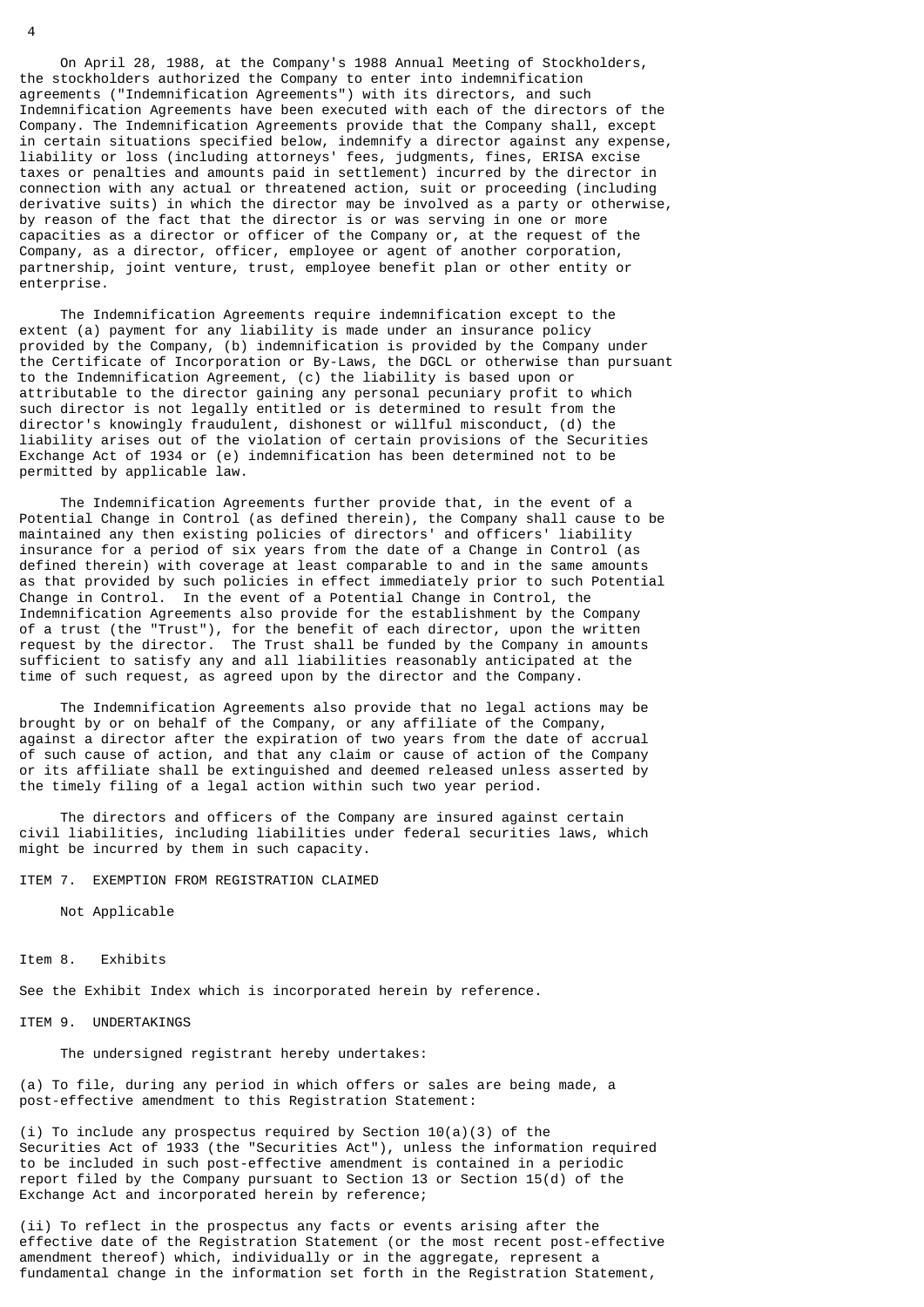unless the information required to be included in such post-effective amendment is contained in a periodic report filed by the Company pursuant to Section 13 or Section 15(d) of the Exchange Act and incorporated herein by reference;

(iii) To include any material information with respect to the plan of distribution not previously disclosed in the Registration Statement or any material change to such information in the Registration Statement;

(b) That, for the purpose of determining any liability under the Securities Act, each such post-effective amendment shall be deemed to be a new Registration Statement relating to the securities offered therein, and the offering of such securities at that time shall be deemed to be the initial bona fide offering thereof;

(c) To remove from registration by means of a post-effective amendment any of the securities being registered which remain unsold at the termination of the offering;

(d) That, for purposes of determining any liability under the Securities Act, each filing of the Company's annual report pursuant to Section 13(a) or Section  $15(d)$  of the Exchange Act (and, where applicable, each filing of the Plan's annual report pursuant to Section 15(d) of the Exchange Act) that is incorporated by reference in the Registration Statement shall be deemed to be a new Registration Statement relating to the securities offered therein, and the offering of such securities at that time shall be deemed to be the initial bona fide offering thereof;

 Insofar as indemnification for liabilities arising under the Securities Act may be permitted to directors, officers and controlling persons of the registrant pursuant to the provisions described in Item 6 above, or otherwise, the registrant has been advised that in the opinion of the Securities and Exchange Commission such indemnification is against public policy as expressed in the Securities Act and is, therefore, unenforceable. In the event a claim for indemnification against such liabilities (other than the payment by the registrant of expenses incurred or paid by a director, officer or controlling person of the registrant in the successful defense of any action, suit or proceeding) is asserted against the registrant by such director, officer or controlling person in connection with the securities being registered, the registrant will, unless in the opinion of its counsel the matter has been settled by controlling precedent, submit to a court of appropriate jurisdiction the question whether such indemnification by it is against public policy as expressed in the Securities Act and will be governed by the final adjudication of such issue.

## **SIGNATURES**

 Pursuant to the requirements of the Securities Act of 1933, the registrant certifies that it has reasonable grounds to believe that it meets all of the requirements for filing on Form S-8 and has duly caused this Registration Statement to be signed on its behalf by the undersigned, thereunto duly authorized, in the Township of Whitpain, Commonwealth of Pennsylvania, on December 6, 2010.

### UNISYS CORPORATION

By: /s/ J. Edward Coleman

 ----------------------- J. Edward Coleman Chairman of the Board and Chief Executive Officer

#### POWER OF ATTORNEY

 Each person whose individual signature appears below hereby authorizes J. Edward Coleman, Janet Brutschea Haugen, Nancy Straus Sundheim and Scott A. Battersby, and each of them, with full power of substitution and full power to act without the other, his or her true and lawful attorney-in-fact and agent in his or her name, place and stead, to execute in the name and on behalf of such person, individually and in each capacity stated below, any and all amendments (including post-effective amendments) to this Registration Statement and all documents relating thereto, and to file the same, with all exhibits thereto and other documents in connection therewith, with the Securities and Exchange Commission, and generally to do all such things in his or her name and on his or her behalf in his or her respective capacities as officers or directors of Unisys Corporation to comply with the provisions of the Securities Act of 1933, as amended, and all requirements of the Securities and Exchange Commission.

Pursuant to the requirements of the Securities Act of 1933, this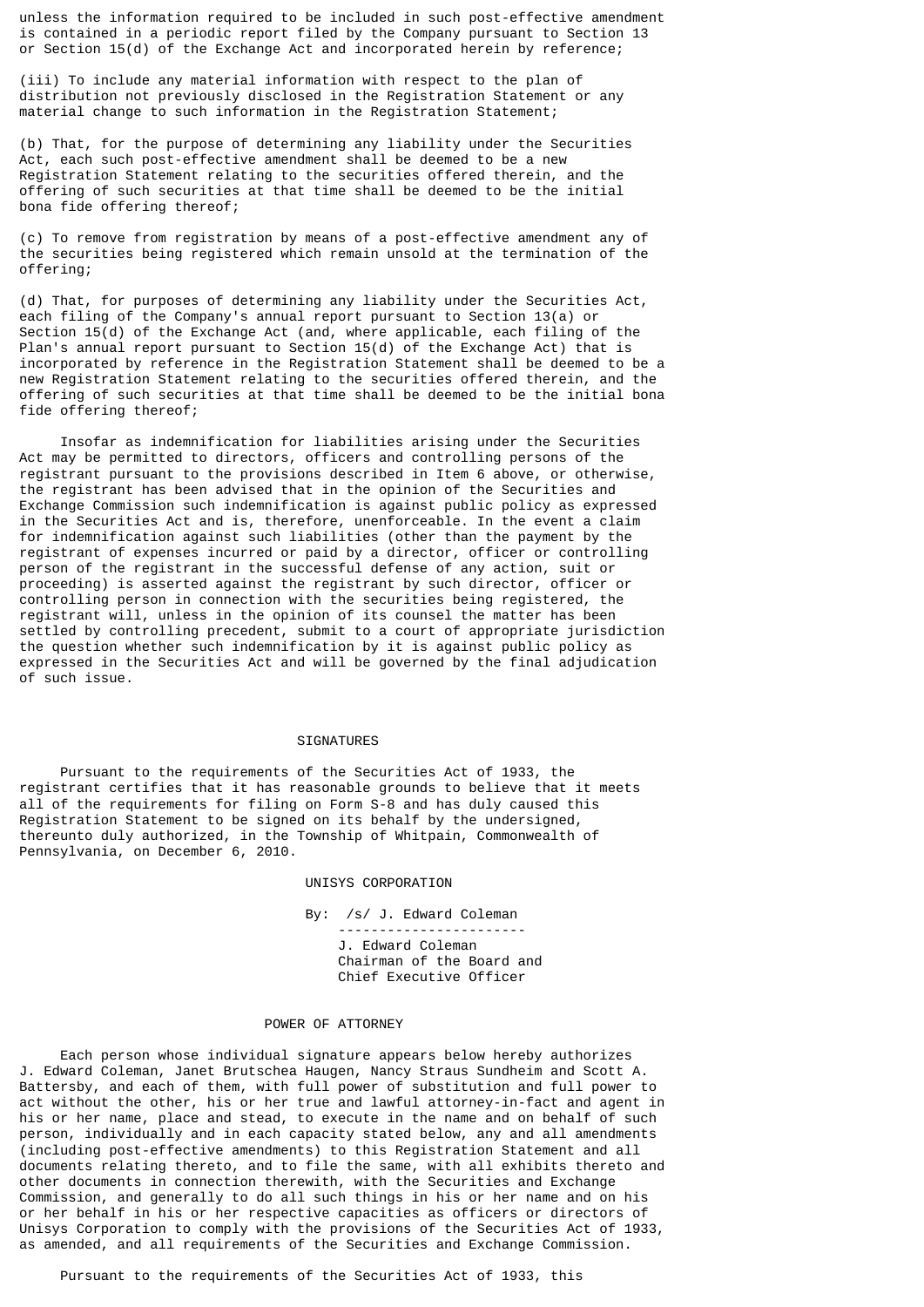Registration Statement has been signed by the following persons in the capacities indicated on December 6, 2010.

| Signature<br>. <b>.</b>                                     | Title<br>-----                                                                                  |
|-------------------------------------------------------------|-------------------------------------------------------------------------------------------------|
| /s/ J. Edward Coleman<br>J. Edward Coleman                  | Chairman of the Board, Chief<br>Executive Officer (principal<br>executive officer) and Director |
| /s/ Janet Brutschea Haugen<br>Janet Brutschea Haugen        | Senior Vice President and Chief<br>Financial Officer (principal<br>financial officer)           |
| /s/ Scott Hurley<br>Scott Hurley                            | Vice President and Corporate<br>Controller (principal accounting<br>officer)                    |
| /s/ Henry C. Duques<br>. <u>.</u><br>Henry C. Duques        | Lead Director                                                                                   |
| /s/ J.P. Bolduc<br><u>.</u><br>J.P. Bolduc                  | Director                                                                                        |
| /s/ James J. Duderstadt<br><u>. </u><br>James J. Duderstadt | Director                                                                                        |
| /s/ Matthew J. Espe<br><u>. </u>                            | Director                                                                                        |
| Matthew J. Espe                                             |                                                                                                 |
| /s/ Denise K. Fletcher<br>.                                 | Director                                                                                        |
| Denise K. Fletcher                                          |                                                                                                 |
| /s/ Leslie F. Kenne<br>Leslie F. Kenne                      | Director                                                                                        |
| /s/ Clay B. Lifflander<br>Clay B. Lifflander                | Director                                                                                        |
| /s/ Charles B. McQuade                                      | Director                                                                                        |
| Charles B. McQuade                                          |                                                                                                 |
| /s/ Paul E. Weaver<br><u>.</u>                              | Director                                                                                        |
| Paul E. Weaver                                              |                                                                                                 |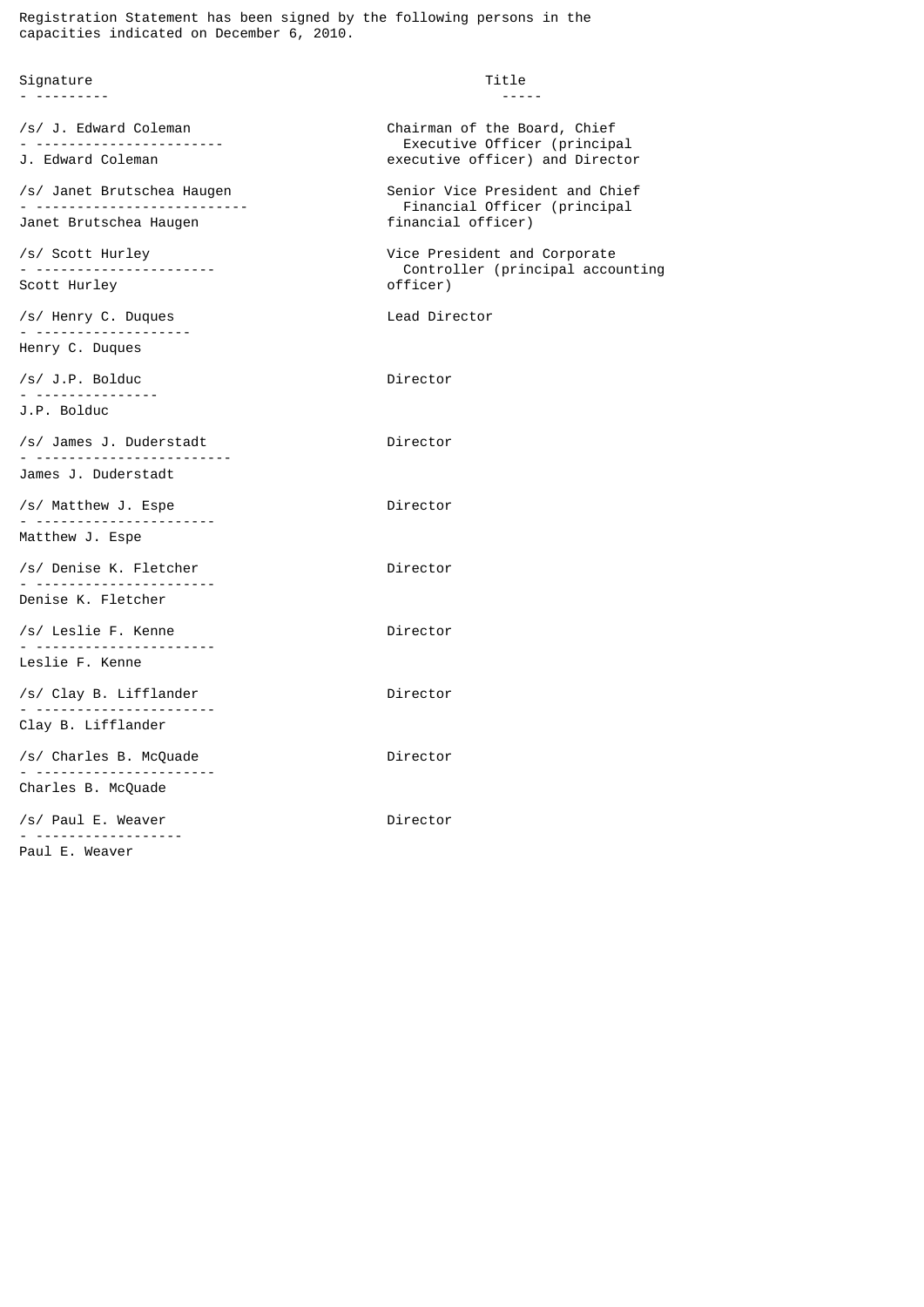# EXHIBIT INDEX

| Exhibit<br>No.<br>- ------- |                                                                                                                                                                                              |
|-----------------------------|----------------------------------------------------------------------------------------------------------------------------------------------------------------------------------------------|
| 4.1                         | Restated Certificate of Incorporation of Unisys<br>Corporation (incorporated by reference to Exhibit 3.1 to<br>Unisys Corporation's Current Report on Form 8-K dated<br>April 29, 2010)      |
| 4.2                         | By-Laws of Unisys Corporation, as amended through<br>April 29, 2010 (incorporated by reference to Exhibit 3.2<br>to Unisys Corporation's Current Report on Form 8-K dated<br>April 29, 2010) |
| 5                           | Opinion of Nancy Straus Sundheim, Esq. as to the legality<br>of the shares of Common Stock covered by the Registration<br>Statement                                                          |
| 23.1                        | Consent of KPMG LLP, Independent Registered Public<br>Accounting Firm                                                                                                                        |
| 23.2                        | Consent of Ernst & Young LLP, Independent Registered Public<br>Accounting Firm                                                                                                               |
| 23.3                        | Consent of counsel (included in opinion filed as Exhibit 5)                                                                                                                                  |
| 24                          | Power of Attorney (included on the signature page hereof)                                                                                                                                    |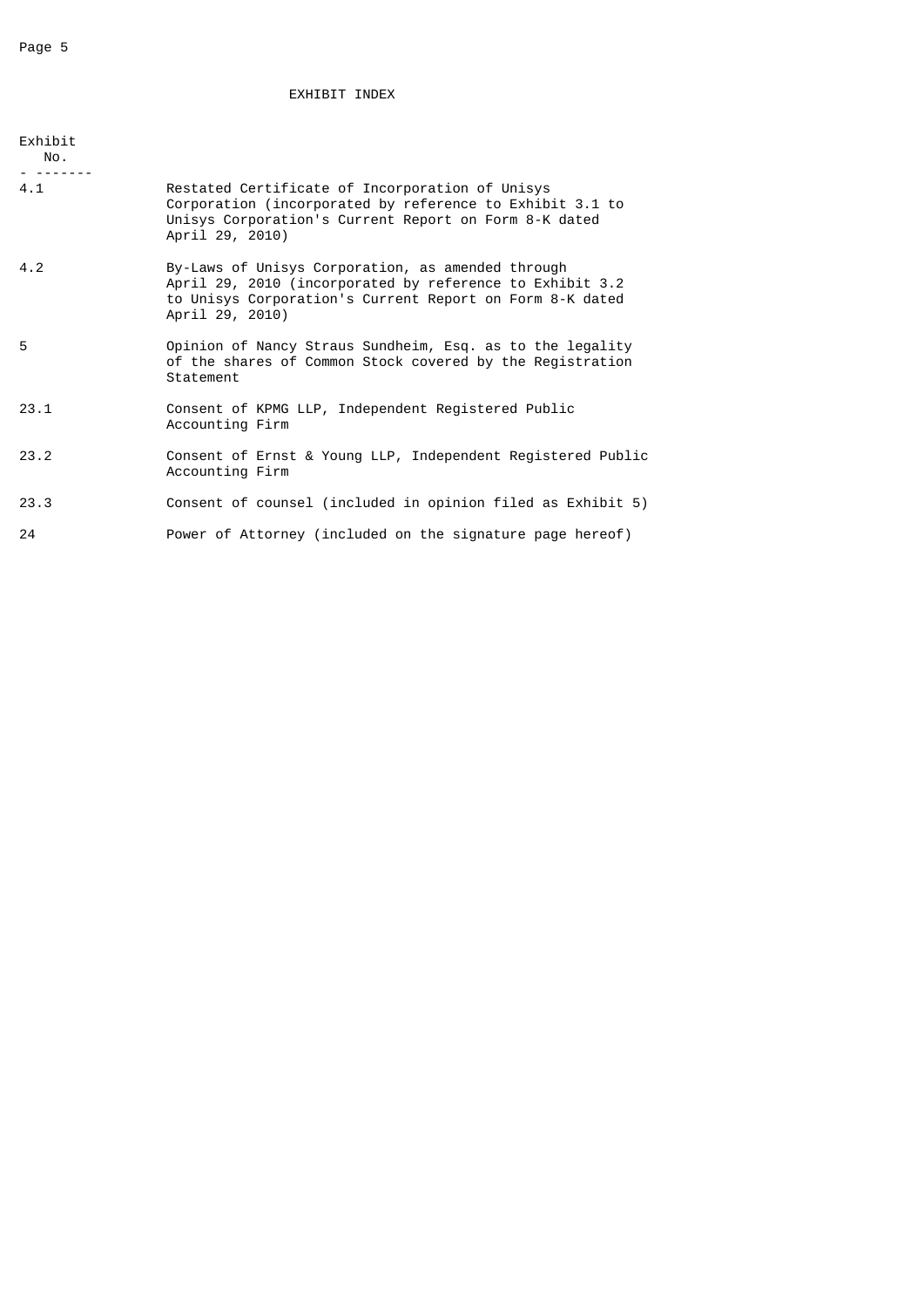December 6, 2010

Unisys Corporation 801 Lakeview Drive, Suite 100 Blue Bell, PA 19422

Re: Unisys Corporation Registration Statement on Form S-8 relating to the Unisys Corporation 2010 Long-Term Incentive and Equity Compensation Plan

Ladies and Gentlemen:

I am the Senior Vice President, General Counsel and Secretary of Unisys Corporation, a Delaware corporation (the "Company"), and am rendering this opinion in connection with the registration of 4,000,000 shares (the "Shares") of the Company's Common Stock, par value \$.01 per share, on a registration statement on Form S-8 (the "Registration Statement") filed pursuant to the Securities Act of 1933, as amended (the "Act"). The Shares will be offered and sold pursuant to the Unisys Corporation 2010 Long-Term Incentive and Equity Compensation Plan (the "Plan").

I have reviewed the Registration Statement, the Company's Certificate of Incorporation and By-laws and such corporate records and other documents and have made such investigations of law as I have deemed appropriate for purposes of giving the opinion hereinafter expressed.

Based upon the foregoing and subject to the limitations set forth below, I am of the opinion that the Shares will be, when issued in accordance with the terms of the Plan, validly issued, fully paid and non-assessable.

With respect to the opinion set forth above, I have assumed that the consideration to be received by the Company upon the issuance of any Shares will be at least equal to the par value of such Shares.

I hereby consent to the filing of this opinion as Exhibit 5 to the Registration Statement. In giving such consent, I do not thereby admit that I am an expert with respect to any part of the Registration Statement within the meaning of the term "expert" as used in the Act or the rules and regulations issued thereunder.

This opinion is limited to the General Corporation Law of the State of Delaware.

Very truly yours,

/s/ Nancy Straus Sundheim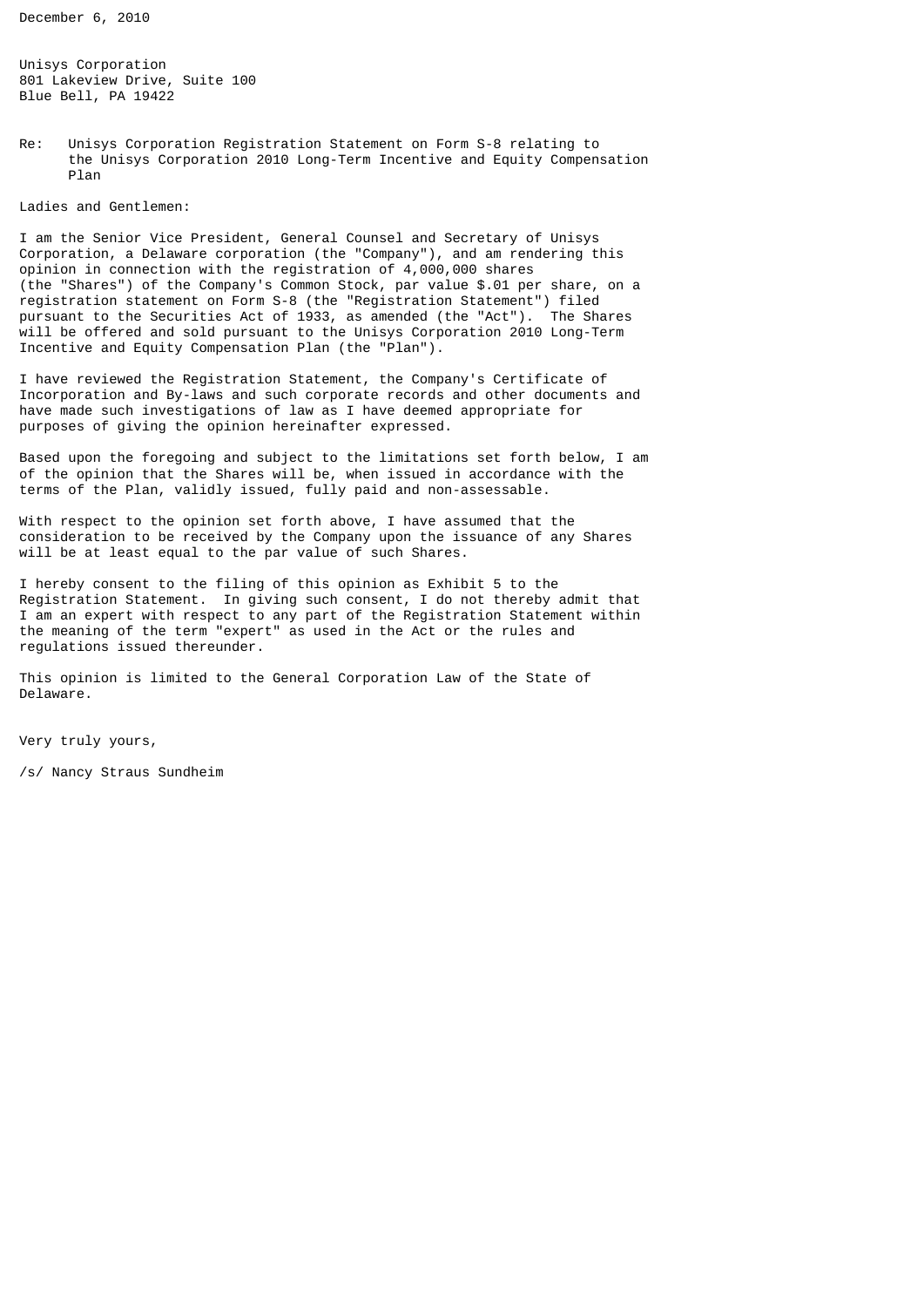Consent of Independent Registered Public Accounting Firm

The Board of Directors Unisys Corporation:

We consent to the use of our reports dated February 24, 2010, with respect to the consolidated balance sheets of Unisys Corporation as of December 31, 2009 and 2008, the related consolidated statements of income, stockholders' equity (deficit) and cash flows for the years then ended, the related financial statement schedule and the effectiveness of internal control over financial reporting as of December 31, 2009, which appear in the December 31, 2009 annual report on Form 10-K, incorporated herein by reference.

/s/ KPMG LLP

Philadelphia, Pennsylvania December 6, 2010